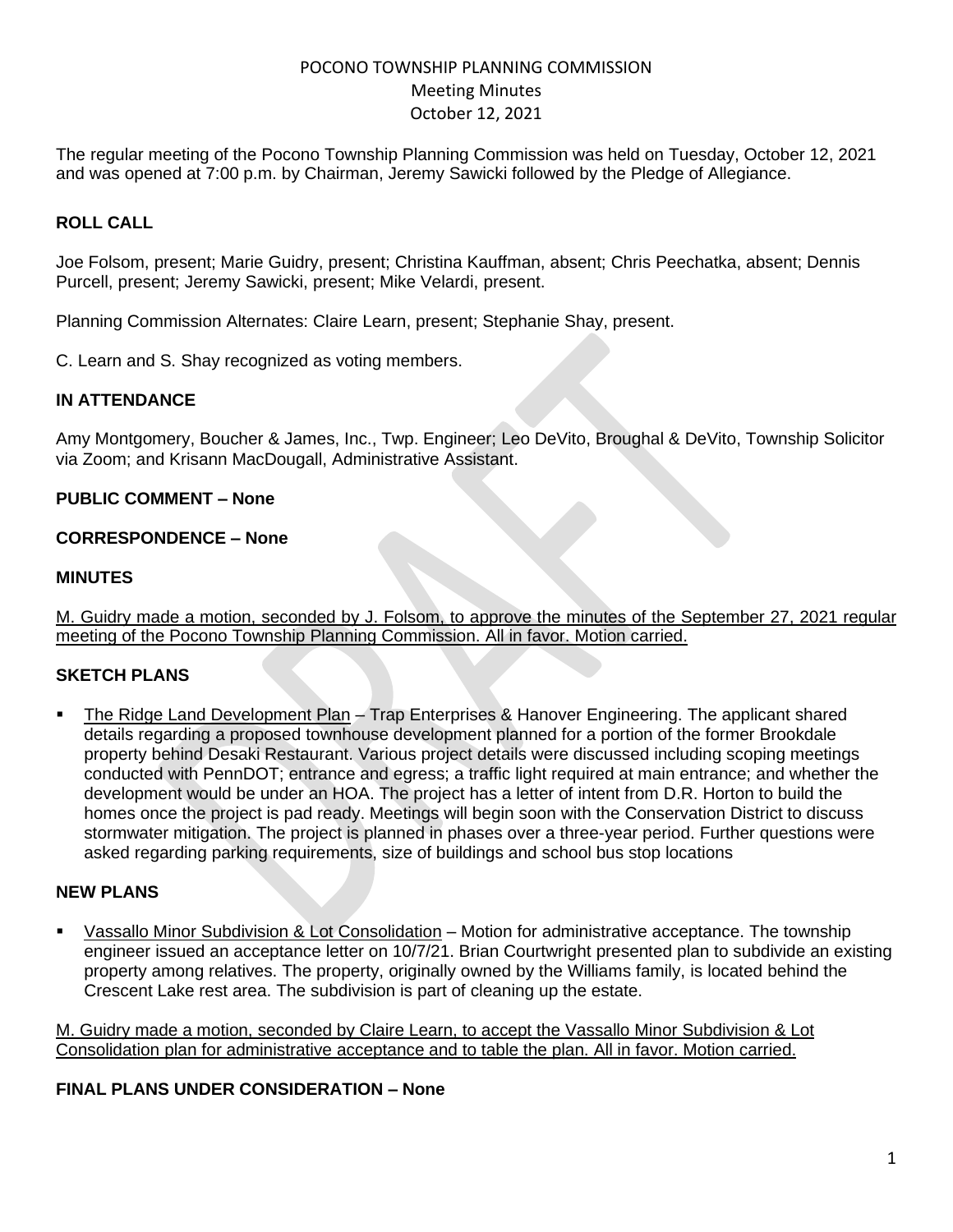## POCONO TOWNSHIP PLANNING COMMISSION Meeting Minutes October 12, 2021

### **PRELIMINARY PLANS UNDER CONSIDERATION**

1) Core5 Industrial Partners – Warner Road Warehouse. Plans were administratively accepted at the 4/26/21 P.C. meeting. Extension request received with approval deadline of October 23, 2021. *Deadline for P.C. consideration is 10/11/2021.* **(Action Item)**

Extension letter was received on 10/8 prior to the Planning Commission meeting.

M. Velardi made a motion, seconded by M. Guidry, to table the Core5 Industrial Partners – Warner Road Warehouse Land Development Plan. All in favor. Motion carried.

2) Sanofi Pasteur B-55 VDL2 Loading Dock Addition Land Development Plan – Plans were administratively accepted at the 8/9/21 P.C. meeting. *Deadline for P.C. consideration is 10/25/2021.* **(Action Item)**

Extension letter was received on 10/8 prior to the Planning Commission meeting.

M. Guidry made a motion, seconded by C. Learn, to table the Sanofi Pasteur Loading Dock Land Development Plan. All in favor. Motion carried.

3) Northridge at Camelback Phases 11-16 – Plans were administratively accepted at the 5/10/21 P.C. meeting. Extension request received extending deadline to 11/6/21. *Deadline for P.C. consideration is 10/25/2021.* **(Action Item)**

M. Guidry made a motion, seconded by J. Folsom, to recommend denial the Northridge at Camelback Land Development Plan unless an extension letter is received. All in favor. Motion carried.

4) Swiftwater Solar Land Development Plan - Plans were administratively accepted at the 6/14/21 P.C. meeting. Extension letter received with approval deadline of December 11, 2021. *Deadline for P.C. consideration is 11/22/2021.* **(Action Item)**

D. Purcell made a motion, seconded by M. Guidry, to table the Swiftwater Solar Land Development Plan. All in favor. Motion carried.

5) Great Wolf Lodge Expansion Land Development Plan - Plans were administratively accepted at the 6/28/21 P.C. meeting. Extension request received on 8/20/21 with approval deadline of 12/20/21. *Deadline for P.C. consideration is 12/13/21.* **(Action Item)**

J. Folsom made a motion, seconded by C. Learn, to table the Great Wolf Lodge Expansion Land Development Plan. All in favor. Motion carried.

6) Stadden Group, LLC – Pocono Creek Preliminary Land Development Plan – Plans were administratively accepted at the 9/27/21 P.C. meeting. Approval deadline of December 26, 2021. *Deadline for P.C. consideration is 12/13/21.* **(Action Item)**

J. Folsom made a motion, seconded by M. Guidry, to table the Stadden Group, LLC Land Development Plan. All in favor. Motion carried.

7) Dianora Minor Subdivision Plan – Plans were administratively accepted at the 9/27/21 P.C. meeting. Approval deadline of December 26, 2021. *Deadline for P.C. consideration is 12/13/21.* **(Action Item)**